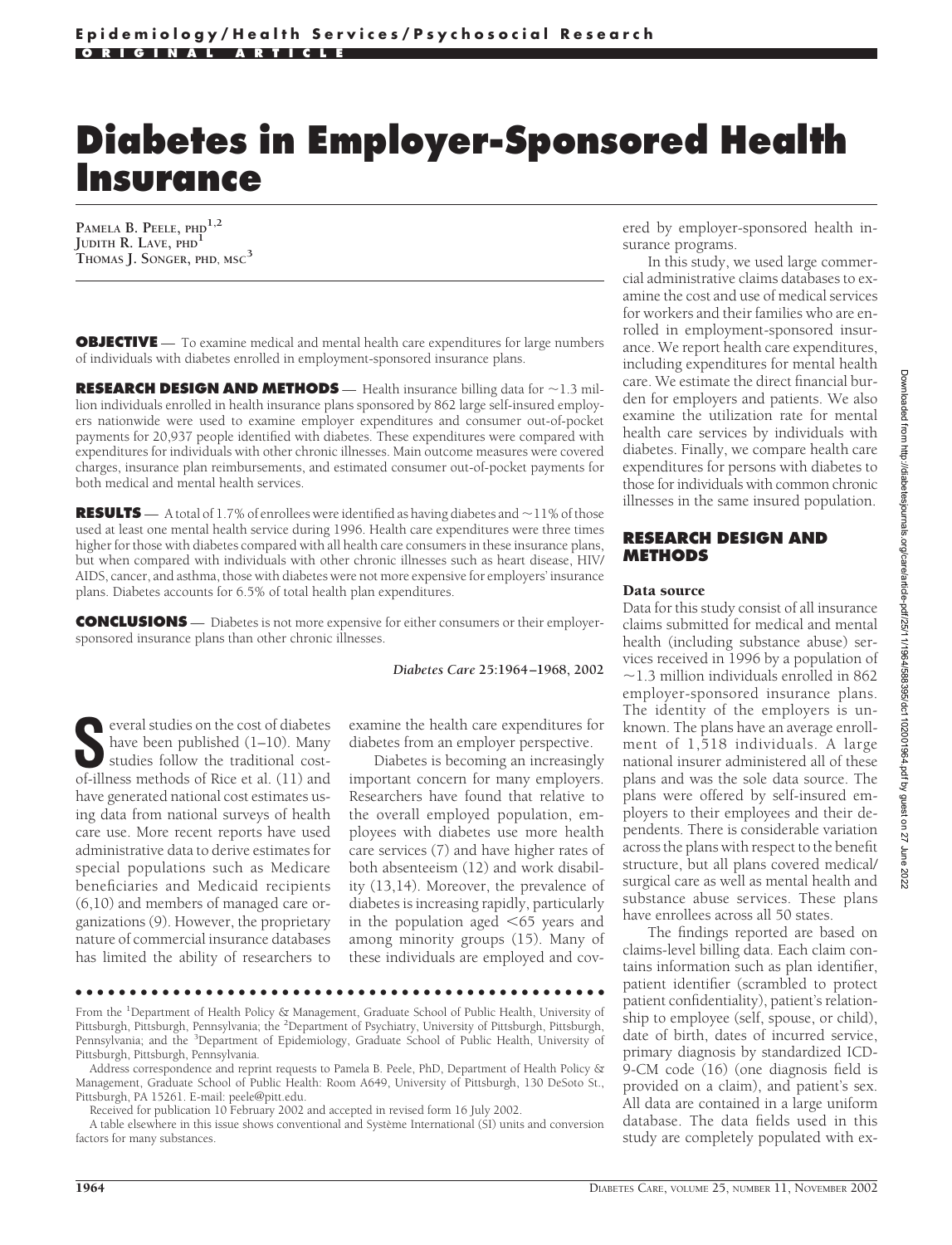tremely high internal consistency (i.e., individual values that should be consistent, such as birthdates and sex, are consistent and logical). Data contain all processed claims, including claims that were filed but no insurance payments were made because patients had not yet met their plan's deductible or they had exceeded their available benefit. Because pharmacy claims were handled by a different firm, pharmacy claims were not available from the data source for analysis; therefore, no information is included on the use or cost of medications.

# Enrollment status

The relationship of individuals using services was identified in the data by plan enrollment status: employee, spouse, child, or other dependent. Only 0.2% of consumers were enrolled as"other dependents" and  $>$ 90% of them were aged  $<$ 19 years. Therefore, we included all "other dependents" in the "children" category, resulting in three enrollment categories: employee, spouse, and child.

#### Health care expenditures

Each claim contains the actual billed amount as well as the amount the insurer deems "covered" by the insurance plan. Because billed amounts vary widely from covered amounts and the covered amounts generally reflect the prices for services agreed upon between insurers and providers, we used the covered charges as the basis for health care expenditures in this study. Health care expenditures are defined as the total covered charges for all health care services covered under the plans. These are divided into two categories: medical expenditures that are the total covered charges for medical and surgical services (hospital, physician, dietitians, and other covered licensed health care providers as well as laboratory and other covered services but excluding pharmacy services); and mental health care expenditures that are the total covered charges for mental health services.

## Plan expenditures

Plan expenditures are amounts actually paid to providers by the insurance plan. These amounts include payments for outpatient and inpatient services to licensed medical providers; they do not include payments for medications. Because all plans in this study are self-insured, plan expenditures are direct employer costs.

#### Out-of-pocket payments

Out-of-pocket payments are the difference between covered charges for covered services and the actual insurance plan expenditures and reflect deductibles and cost sharing in the plans. Payments for noncovered services and pharmacy are not captured.

#### Identifying diabetes and other illnesses

Individuals were identified as having diabetes if they had at least one insurance claim during the year with an ICD-9-CM code for diabetes listed as the primary diagnosis. After an individual was identified as having diabetes, we reported all health care expenditures incurred in 1996 by that individual. Therefore, an individual may have only one service in the year with diabetes listed as the primary diagnosis on the insurance claim, but we report all their health care expenditures, not just those expenditures on care specifically coded as diabetes. We also identified individuals who had one of four other chronic conditions: cancer, heart disease, HIV/AIDS, or asthma. We selected these chronic conditions because they are important chronic conditions among workingage individuals. Cancer, heart disease, diabetes, and asthma are all common chronic illnesses. HIV/AIDS is less common but expensive and of interest to employers. A complete listing of ICD-9-CM codes used in this study is available from the first author (P.B.P.). Because coding on claims data can vary widely, we do not attempt to discriminate between type 1 and type 2 diabetes.

The primary focus of this study is on health care expenditures among workers and members of their families who have diabetes. Because we could not explicitly identify retirees from workers, we excluded everyone aged  $\geq 65$  years. As a result, 1,180 individuals with diabetes were excluded from the analysis because they were  $>64$  years of age.

## Analysis

Person-level descriptive analysis of the data was performed. Both average and median expenditures were reported, and significance of observed differences between groups was determined using oneway ANOVA, Wilcoxon's rank-sum, median, Kruskal-Wallis, or Brown-Mood tests.

**RESULTS** — A total of  $\sim$ 1.7% (*n* = 22,117) of the 1.3 million enrollees were identified as having diabetes. However, this rate is slightly higher when only employees are considered; 2.5% of all enrolled employees are identified with diabetes.

After excluding individuals aged  $\geq 65$ years, the distribution of age among the remaining 20,937 individuals with diabetes in our study is shown in Table 1. Most individuals with diabetes are aged  $>45$ years. The overall service use rate for diabetes and age distributions are similar to what has been described elsewhere (7). Among individuals with diabetes, 65% were employees, 30% were spouses, and 5% were children.

Annual health care expenditures for the individuals with diabetes as well as the distribution of payments in this study are shown in Table 2. Overall, the average health care expenditure for individuals with diabetes was \$4,430. This is higher than health care expenditures for all people who used health care  $(P < 0.001)$ . There is no difference in average or median expenditures for diabetes by sex. On average, spouses have higher expenditures than employees and children (*P* 0.005).

Coinciding with higher health care expenditures, individuals with diabetes also had higher average out-of-pocket expenses (\$365 vs. \$179). But compared with all health care consumers in these plans, those with diabetes paid a smaller  $(P < 0.001)$  percentage of their health care expenditures out of their own pockets (18 vs. 22%).

A total of 10.7% of all individuals treated for diabetes used some form of specialty mental health services during the year. This use rate was similar to that of all adult health care consumers in these plans. Furthermore, among all individuals treated for diabetes, only 3.4% used mental services for depression.

Although health care expenditures for individuals with diabetes are considerably higher than those for all health care consumers covered by these insurance plans, it is not surprising that individuals with chronic medical conditions have higher health care expenditures than the overall population of health care consumers, most of whom are healthy. To put the expenditure data into a more meaningful context, information on five chronic medical conditions is presented in Table 3 and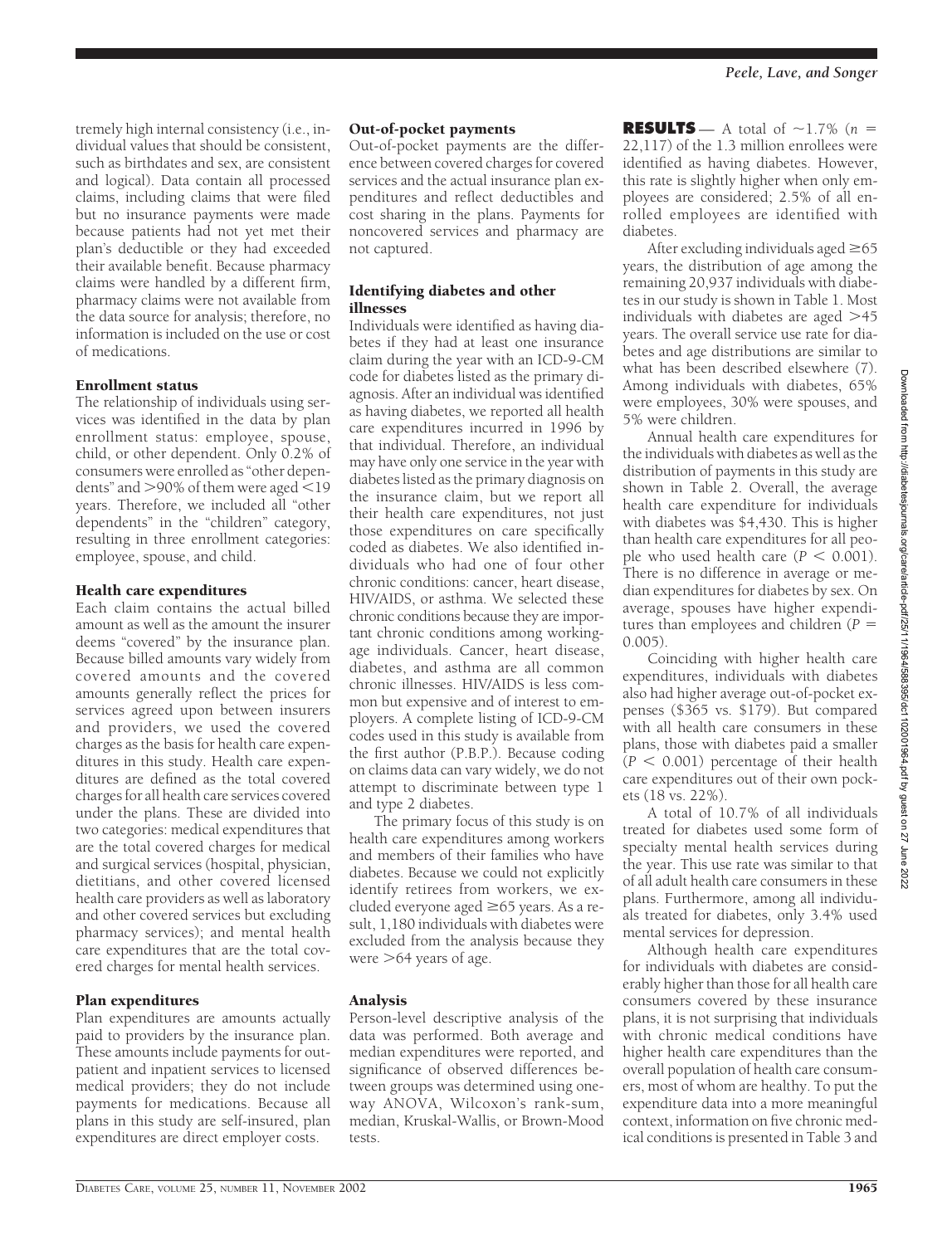| Table 1—Consumers with diabetes ( $n = 20,839$ ) by age group |  |  |  |
|---------------------------------------------------------------|--|--|--|
|                                                               |  |  |  |

| Age group (years) | No. of consumers | No. of consumers<br>with diabetes | Consumers<br>with diabetes (%) | Distribution of consumers<br>with diabetes $(\%)$ |
|-------------------|------------------|-----------------------------------|--------------------------------|---------------------------------------------------|
| <12               | 227,882          | 330                               | 0.1                            |                                                   |
| $12 - 18$         | 100,911          | 439                               | 0.4                            |                                                   |
| $19 - 25$         | 81,807           | 592                               | 0.7                            |                                                   |
| $26 - 35$         | 214,672          | 2,388                             | 1.1                            | 11                                                |
| $36 - 45$         | 204,086          | 4,565                             | 2.2                            | 22                                                |
| $46 - 55$         | 138,662          | 6,938                             | 5.0                            | 33                                                |
| $55 - 64$         | 63,989           | 5,685                             | 8.9                            | 27                                                |
| Total             | 1,032,009        | 20,937                            | 2.0                            | 100                                               |

age-adjusted comparisons of cost are presented in Table 4.

Based on these data, individuals with diabetes are not the ones with the most prevalent chronic condition. More people have heart disease and/or asthma than diabetes. On a per-person basis, individuals with diabetes have lower age-adjusted health care expenditures than individuals with cancer, HIV/AIDS, or heart disease but higher expenditures than those with asthma (see Table 4). It is worth noting that health care for individuals with diabetes and end-stage renal disease is very expensive. In this study, 96 diabetic subjects under age 65 years were identified as having end-stage renal disease. These individuals have an annual average expenditure of \$75,309. Regardless, in these health plans, individuals with diabetes account for a much smaller proportion of overall health care expenditures and insurance plan expenditures than individuals with heart disease or cancer.

**DISCUSSION** - This study reports on health care expenditures related to diabetes for a large population of employees

and their families and compares those charges with charges for other selected chronic diseases. Diabetes is not uncommon among enrollees in employersponsored health insurance. A total of 1.7% of health plan enrollees were identified as having diabetes, which is similar to the estimated prevalence of diabetes in the general population of employmentage individuals (7). This finding suggests that diabetes is not undertreated in this population.

Previous studies report that expenditures on health care for individuals with diabetes are from two to three times the health care expenditures for the general population (1,5,8). Similar findings have been found for individuals enrolled in managed care (2,9). This holds true in our study population as well. Average (and median) annual health care expenditures for individuals with diabetes were three times higher than those of all health care consumers in this study. However, we believe that such comparisons are misleading, because the costs of care for a population with a given illness are compared with the costs of care for a population that is inherently healthy. One could pick any chronic condition at random and make the same argument. The health care expenditures of any person with a chronic condition will be considerably higher than the health care expenditures of the general population. Based on these data, we have found that the expenditures for individuals with diabetes are higher than those for individuals with asthma and lower than those for individuals with cancer, HIV/AIDS, or heart disease. Furthermore, we have found that individuals with diabetes account for a lower proportion of overall health care expenditures than individuals with cancer or heart disease.

Nonetheless, the burden of illness represented by diabetes is not trivial. Health care for individuals with diabetes represents 6.5% of total insurance plan expenditures for employers in this study. In addition, diabetes imposes a significant burden on the individuals who have this disease. The average out-of-pocket payment for health care services by individuals with diabetes is \$365 annually (this amount excludes noncovered services and pharmacy costs). However, consider-

| Table 2—Annual mean health care expenditures |  |  |  |  |
|----------------------------------------------|--|--|--|--|
|----------------------------------------------|--|--|--|--|

|                                 |           |                          | Expenditures $(\%)$    |                  |  |
|---------------------------------|-----------|--------------------------|------------------------|------------------|--|
| Health consumer characteristics | n         | Health care expenditures | Paid by insurance plan | Paid by consumer |  |
| All consumers                   | 1,032,009 | \$1,448                  | 78.2                   | 21.8             |  |
| Consumers with diabetes         | 20,937    | \$4,430                  | 82.1                   | 17.9             |  |
| Sex                             |           |                          |                        |                  |  |
| Men                             | 11,114    | \$4,501                  | 81.8                   | 18.1             |  |
| Women                           | 9,821     | \$4,336                  | 82.4                   | 17.6             |  |
| Enrollment status               |           |                          |                        |                  |  |
| Employees                       | 13,595    | \$4,251                  | 82.8                   | 17.2             |  |
| Spouses                         | 6,358     | \$4,919                  | 81.4                   | 18.6             |  |
| Children                        | 984       | \$3,739                  | 78.3                   | 21.7             |  |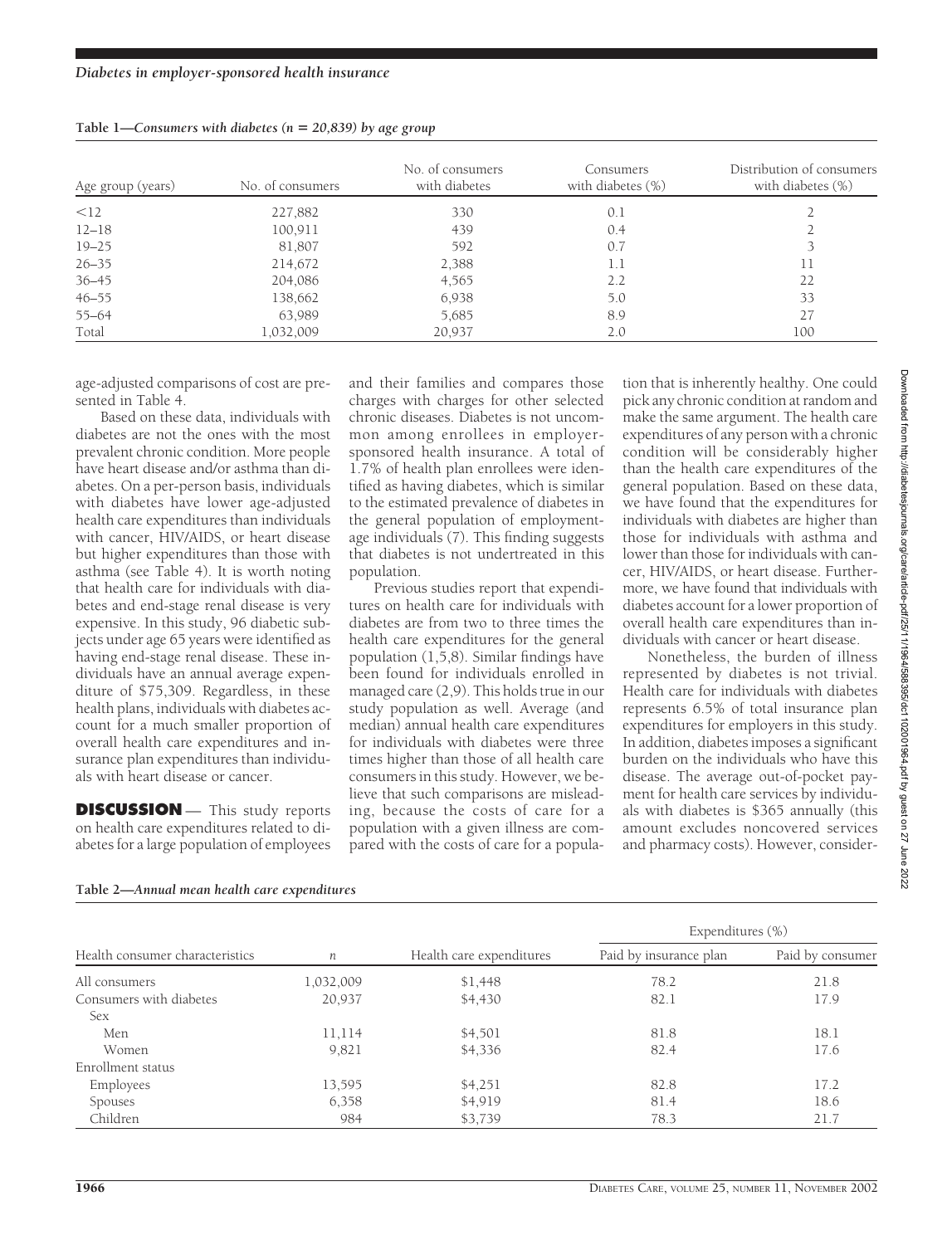|                           | N         | Total expenditure | Mean health care<br>expenditure | Mean insurance plan<br>expenditure | Total insurance plan<br>expenditure (%) |
|---------------------------|-----------|-------------------|---------------------------------|------------------------------------|-----------------------------------------|
| All health care consumers | 1,032,009 | \$1,494,031,073   | \$1,448                         | \$1,268                            | 100.00                                  |
| Chronic illness           | 159,562   | \$603,099,730     | \$3,780                         | \$3,442                            | 42.0                                    |
| <b>Diabetes</b>           | 20,937    | \$92,747,775      | \$4,430                         | \$4,065                            | 6.5                                     |
| Cancer                    | 16,600    | \$160,530,487     | \$9,671                         | \$9,039                            | 11.5                                    |
| Heart disease             | 104,868   | \$439,947,988     | \$4,195                         | \$3,839                            | 30.8                                    |
| HIV/AIDS                  | 1,457     | \$16,583,316      | \$11,382                        | \$10,698                           | 1.2                                     |
| Asthma                    | 32,026    | \$75,582,333      | \$2,360                         | \$2,102                            | 5.1                                     |

**Table 3—***Annual health care expenditures and insurance expenditures by illness*

ing the distribution of expenditures, this burden is not distributed evenly among those with diabetes. For instance, when the lower and the upper deciles of out-ofpocket payments were considered, we found that 10% of individuals with diabetes incurred annual out-of-pocket payments  $\leq$ \$20, whereas 10% of individuals with diabetes incurred payments  $>$ \$875.

The findings in this study corroborate those reported by Laditka et al. (7) in the only other study on diabetes in an employed population. However, our findings suggest that the relative burden of diabetes is lower than they report: 6% of total plan expenditures compared with 9% (neither study includes pharmacy costs). Per capita expenditures also seem to be markedly lower. Several factors may account for this difference. This report represents the experience of a large number of insurance plans with a national reach in 1996. The report of Laditka et al. (7) was focused on the experience of one insurer in one state in 1996. The identification of subjects with diabetes also differed between the studies.

## Limitations

This study could not examine all of the costs associated with diabetes for employers. We could only examine issues related to health care expenditures; we could not examine other issues that are of concern

#### **Table 4—***Age-adjusted annual mean health care expenditures*

| Chronic illness | Age-adjusted mean<br>expenditure |
|-----------------|----------------------------------|
| Diabetes        | \$3,832                          |
| Cancer          | \$10,528                         |
| Heart disease   | \$5,703                          |
| <b>HIV</b>      | \$11,599                         |
| Asthma          | \$2,484                          |

to employers, such as absenteeism and disability rates. In addition, the plans included in this study are not a representative sample of health plans; instead, they were a convenience sample. It is possible that their benefits are richer than those offered by a typical employer. Furthermore, these are individuals enrolled in employer-offered insurance plans, and therefore, they are expected to be healthier than individuals in a communitybased sample. In addition, using this administrative insurance claims database has certain inherent limitations. First, reported costs are exclusive of pharmacy costs, and therefore, health care expenditures reported in this study are underestimated. Median direct pharmacy costs in 1996 for individuals with diabetes has been estimated to be \$979 (17). Without pharmacy costs, both plan expenditures and, therefore, employer costs (because many of the employers did provide pharmacy benefits) as well as out-of-pocket payments are underestimated. Given the importance of pharmacological treatments in diabetes, the lack of pharmacy costs is meaningful. Second, only expenditures associated with filed claims are captured in this study. These accurately reflect employers' expenditures on diabetes but do not capture expenditures that are not the responsibility of the health plans. Third, identifying individuals with a specific disorder using insurance billing claims does not constitute a clinical diagnosis. Diagnostic coding errors and medical visits related to screening for diabetes can result in erroneous identification. These claims contain only the primary diagnosis listed for the health service use. This may result in an undercount of individuals with diabetes. Finally, diabetes is a leading cause for eye, kidney, and heart disease as well as lower limb amputations. Diabetes may not be listed as the primary

diagnosis for individuals with these complications associated with the disease. Furthermore, our characterization of individuals with heart disease may include some who also have diabetes.

**CONCLUSIONS** — Diabetes is a chronic illness that seems to be increasing among working-age individuals. This has important implications for employers, because individuals with diabetes frequently use ongoing medical services at greater rates than individuals without diabetes. In this study of 1.3 million insurance enrollees, 1.7% were identified as using medical services for diabetes. These 1.7% of enrollees accounted for 6.5% of total insurance plan expenditures on health care. However, the relative burden of diabetes may not be as large as suggested by this comparison and others in the literature. As demonstrated by these data, diabetes is neither the most common nor the most expensive chronic illness for either individuals with diabetes or their insurers.

**Acknowledgments**— This study was supported by the National Institute of Mental Health (MH56925).

We thank Magellan Behavioral Health for supplying data and Ying Xu for data management and analysis.

## **References**

- 1. American Diabetes Association: Economic consequences of diabetes mellitus in the United States in 1997.*Diabetes Care* 21:296–309, 1998
- 2. Brown JB, Glauber HS, Nichols GA, Bakst AW: Type 2 diabetes; incremental medical care costs during the first 8 years after diagnosis. *Diabetes Care* 22:1116–1124, 1999
- 3. Dixon S, Currie CJ, Peters JR: The cost of diabetes; time for a different approach?